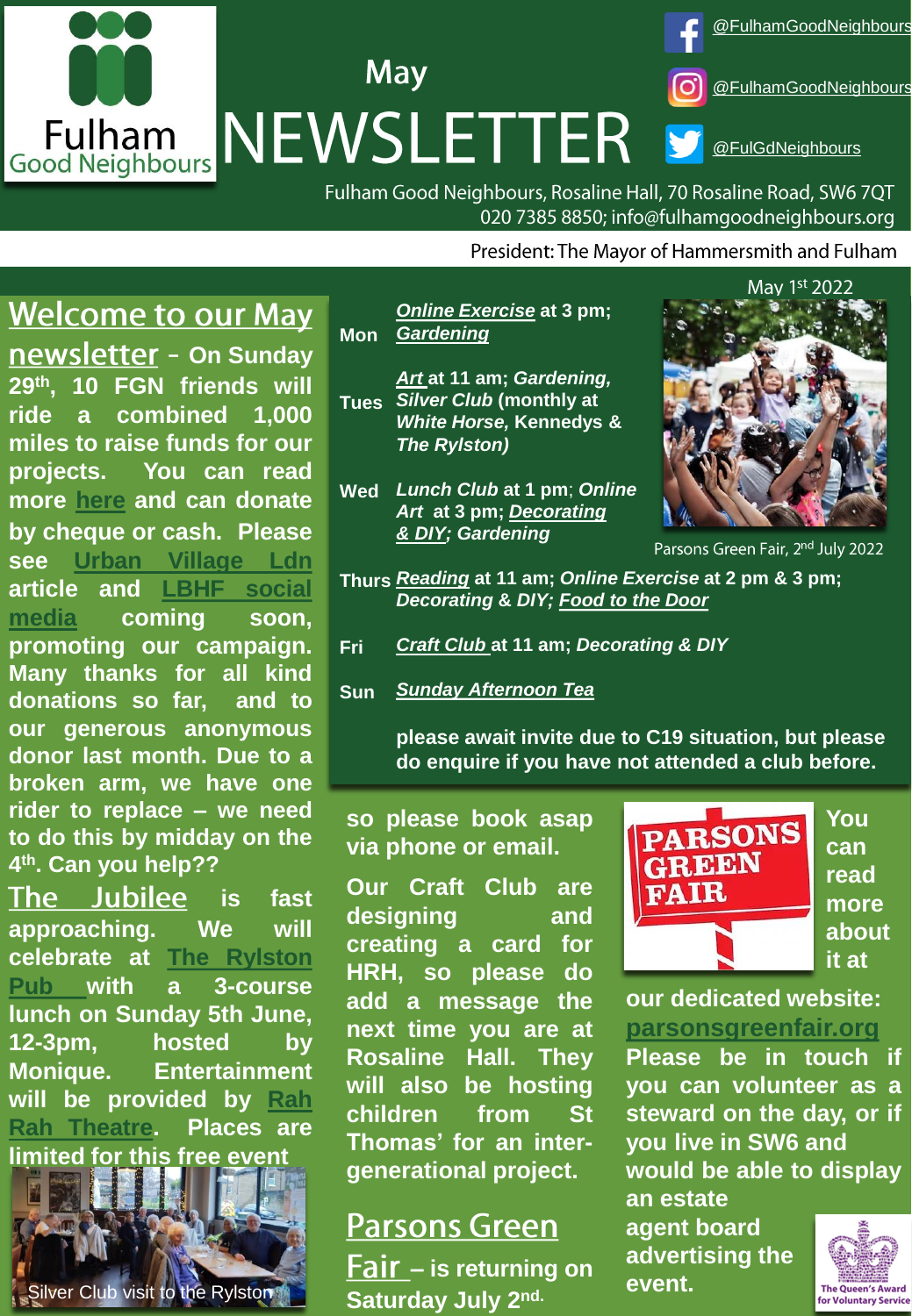#### **Volunteering**

**Could you visit/phone an older or housebound person, or help with shopping, or provide basic IT/internet support? You may well do this already, but have a friend or relative that is keen to get involved with our work? We are also keen to recruit new volunteers for our gardening, decorating and DIY support. Please get in touch for more information.**



#### **Mayor's Reception 10 of our most active**

**volunteers represented FGN at Mayor PJ Murphy's celebration of 'outstanding work' at the Grand Hall on 21st April.**

#### **Volunteer Corner**

Please see our Volunteer Handbook **[here](https://www.fulhamgoodneighbours.org/uploadedimages/fulhamgn/gallery/Volunteer%20Handbook%20v%2030th%20June%202020.pdf)** and our Safeguarding policy **[here](https://www.fulhamgoodneighbours.org/uploadedimages/fulhamgn/gallery/FGNS%20Adult%20Safeguarding%20Policy%20and%20Procedure%20v%2028th%20October%202020.pdf)**. Please check the website for our latest guidance or contact us with any queries. If you are concerned for a beneficiary, please call

**The Mayor's invite was to '***personally thank volunteers for their hard work and to celebrate their immeasurable impact***' during the pandemic.**

#### Volunteer training

**Please be in touch if you would be interested in attending mental health awareness training. If you have suggestions for other training that would you like to see FGN deliver, please let us know.**

> **Biokinetics Simon, our Resident biokineticist, promoting the merits of**

**Chair Based Exercise on an international platform over the last few weeks. Huge thanks to him and** 

**the group's members for this tremendous exposure! [biosaletsmove.co.za](http://www.biosaletsmove.co.za/) will provide more information once International Biokinetics week starts on 10th May.** 

07907 990 841 or 020 7385 8850. If you are concerned, out of hours, please contact LBHF Adult Social Care on 020 8753 4198 – Option 3. They can arrange a welfare check if required. In an emergency, please call 999.

**SJ** Dance's production **of** *A Night at the Movies* **at POSK Theatre will generously donate proceeds from sales of their programme to FGN. You can join them on Friday 27th May at 7.30pm - for one night only! Tickets can can be purchased at**

**[ticketsource.co.uk/sjdance](http://www.ticketsource.co.uk/sjdance) SJ [Dance](http://www.sj-dance.com/) meet on Tuesday evenings at Bishop Creighton House. The troupe is made up of amateur dancers and singers, of all experience levels and provides a welcoming, supportive environment with has been opportunities to perform and socialise.**

> **[r](https://thetoucan.app/blog/meet-the-charity-fulham-good-neighbours/)eceived an unprecedented five offers of investment when they pitched their fundraising app on Dragon's Den on the BBC. FGN has been in partnership with Toucan pre-launch, since 2020. They interviewed our Director Jamie, [here](https://thetoucan.app/blog/meet-the-charity-fulham-good-neighbours/).**

> Action on

**Disability - [work](http://www.aod.org.uk/) for** *the inclusion, rights and equality of disabled residents in Fulham and beyond. Their work is based on the Social Model of Disability, enabling people to*

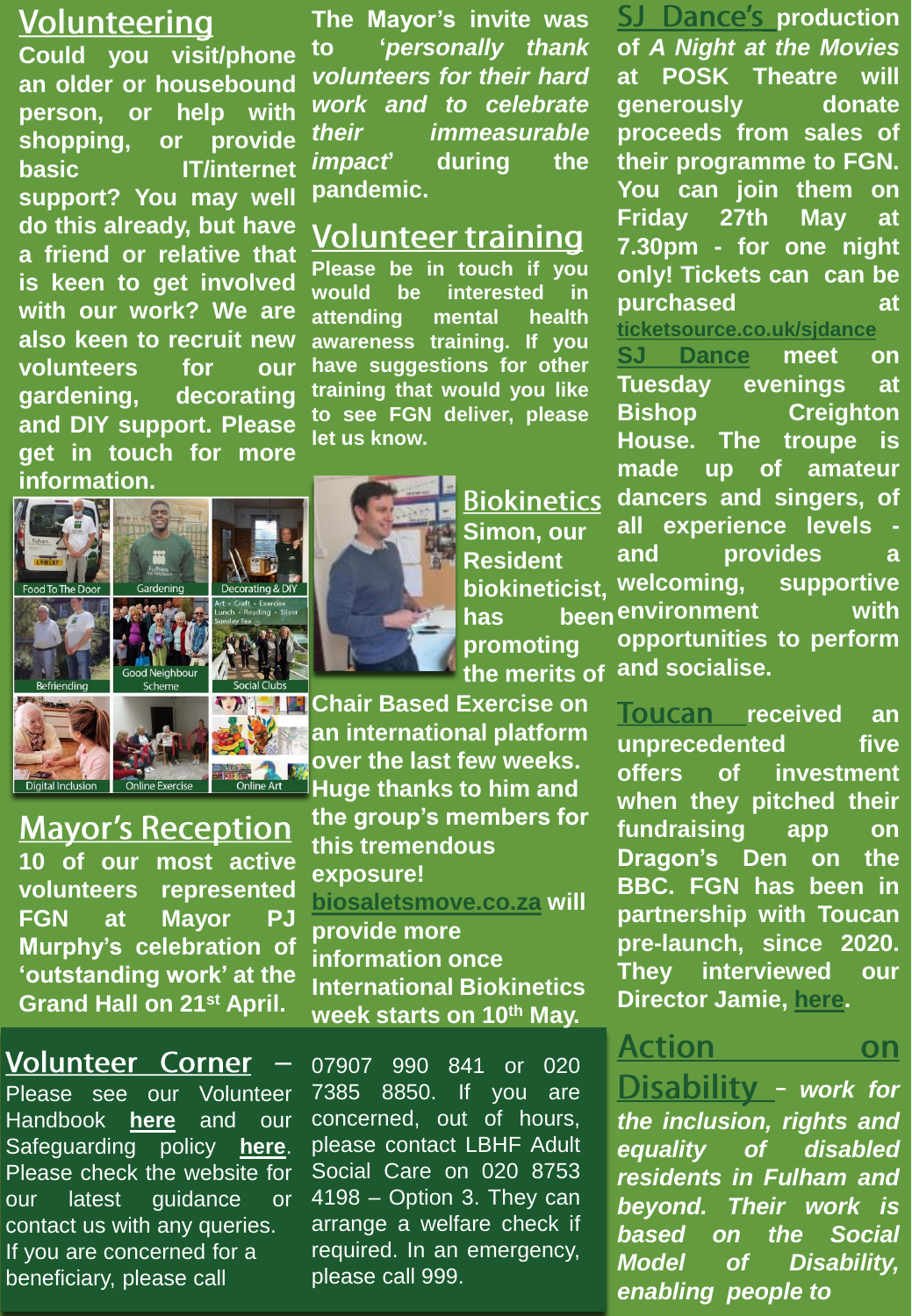

*access opportunities, exercise their rights, make informed choices and live independently. They promote disabled people's rights while influencing policy & practice. They provide Employment, Independent Living, Welfare Benefits Advice and Youth services.* **They are based at Norman Croft Community Centre on Lillie Road. They also facilitate a fortnightly peer group. For more information: 020 7385 2098 or <aod.org.uk>**



**London Children's Ballet will be performing Anne of Green Gables at the Peacock Theatre on Thursday 26th May at 1 pm. Please let us know if you would like to go. Tickets are £1 if booked via FGN.**

# **Welcome to Borough** to the Listening Place

**Lucy tells us about their work:** *every day in the UK, 17 people commit suicide. 50% of these people are not in touch with any services; there*

*continues to be a huge gap in services for those feeling suicidal. The Listening Place provide free, face-to-face, 100% confidential, ongoing support from the same volunteer trained to engage with suicidal feelings. We contact all referrals within 24 hours, offering an appointment within a week. By opening our new site in Hammersmith, we will provide timely, compassionate support to those who feel that life is no longer worth living [www.listeningplace.org.](http://www.listeningplace.org.uk/) uk/ or 020 3906 7676.*

the listening plače

 $\Omega$ The Cost Living Hub - with **energy price hikes, and National Insurance increases, a recent online hub has been launched to support those struggling financially [london.gov.uk/cost-](https://www.london.gov.uk/cost-living-hub)**

**living-hub.**

Rosaline Hall **works** - during May,

**we will undergo some roof works, which will include the installation of our solar panels. Huge**

thanks once again to all of our generous donors. We do not envisage any interruption to our project delivery. Solar panels will see enormous savings to our energy bills into the future. Following funding from LBHF, we will also take delivery of a defibrillator this month. This was a parting wish from our previous Director, Chris, which we are excited to finally fulfil! Defibrillators save lives, providing essential cover in the case of cardiac arrest prior to the arrival of the ambulance service.

## **Evidence base**

- Exercise, horticulture and art are excellent for wellbeing, as demonstrated by the **Index for [wellbeing](https://www.ageuk.org.uk/our-impact/policy-research/wellbeing-research/index-of-wellbeing/#:~:text=What%20is%20the%20Index%20of%20Wellbeing%3F%20The%20Index,resulting%20from%20the%20statistical%20analyses%20of%20the%20data.) in Later life**. To demonstrate the social benefits of FGN's projects, we are partnering with universities, UCL and Imperial College, on external evaluations. This will enable us to promote the benefits of these activities beyond Fulham influencing the wider charity sector and best demonstrating impact to our funders. We may be in touch for your support!